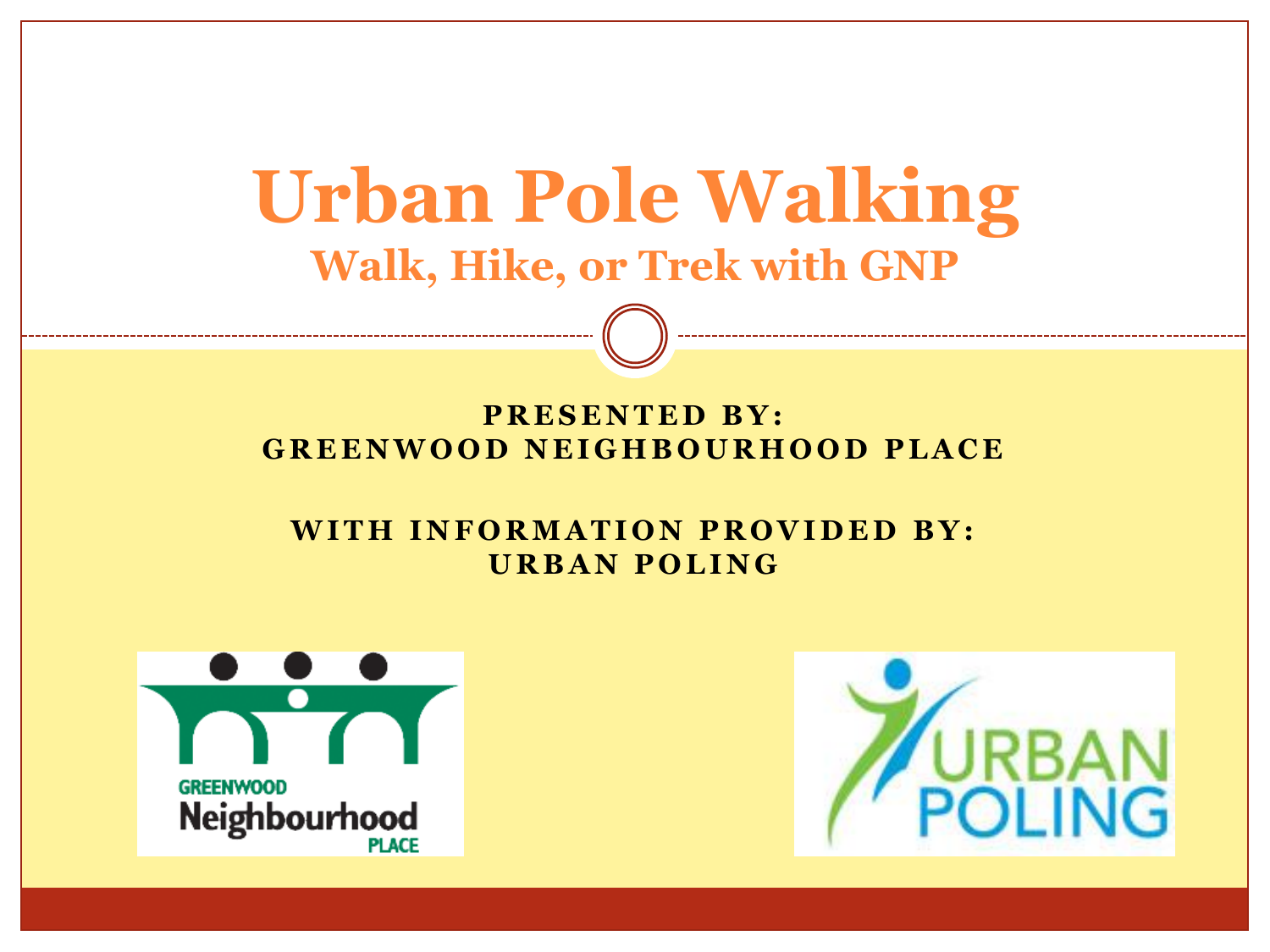# What is Urban Pole Walking?

2

- Urban poling combines an upper body technique similar to cross country skiing with the lower body technique of regular walking.
- The terms 'Nordic walking' and 'urban poling' are interchangeable.





### **HISTORY**

- American Tom Rutlin began using fitness poles in the 1980s.
- Poling is new to North America but is immensely popular in Scandinavian countries and Europe.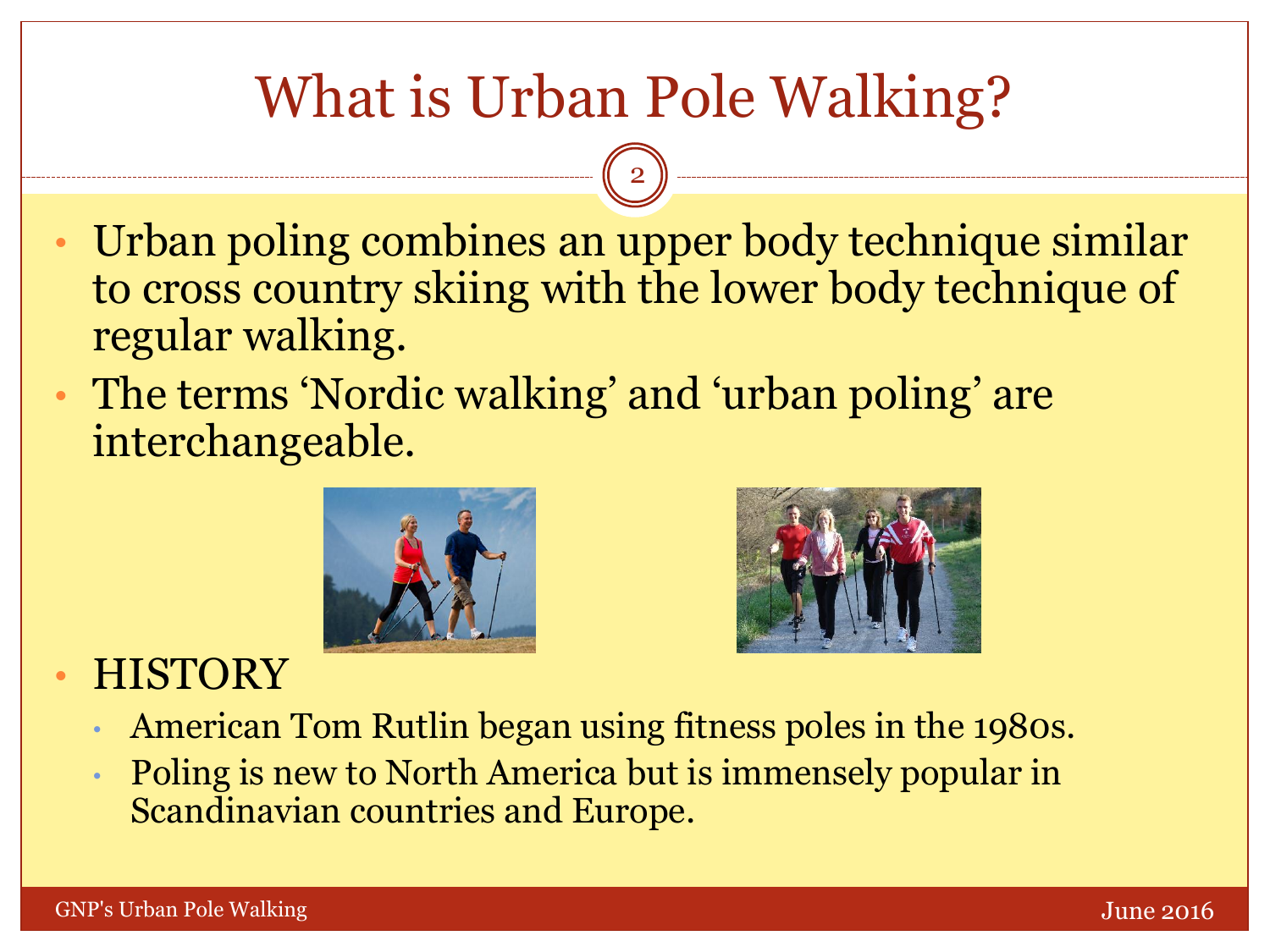# Why did GNP choose Urban Poling poles?

3

# • **Pole Design**

- Handle Design
	- Strapless and ergonomic
	- Safer to use
- Highly effective locking system
- Boot tips
- Vibration Reduction
- Telescoping Shaft

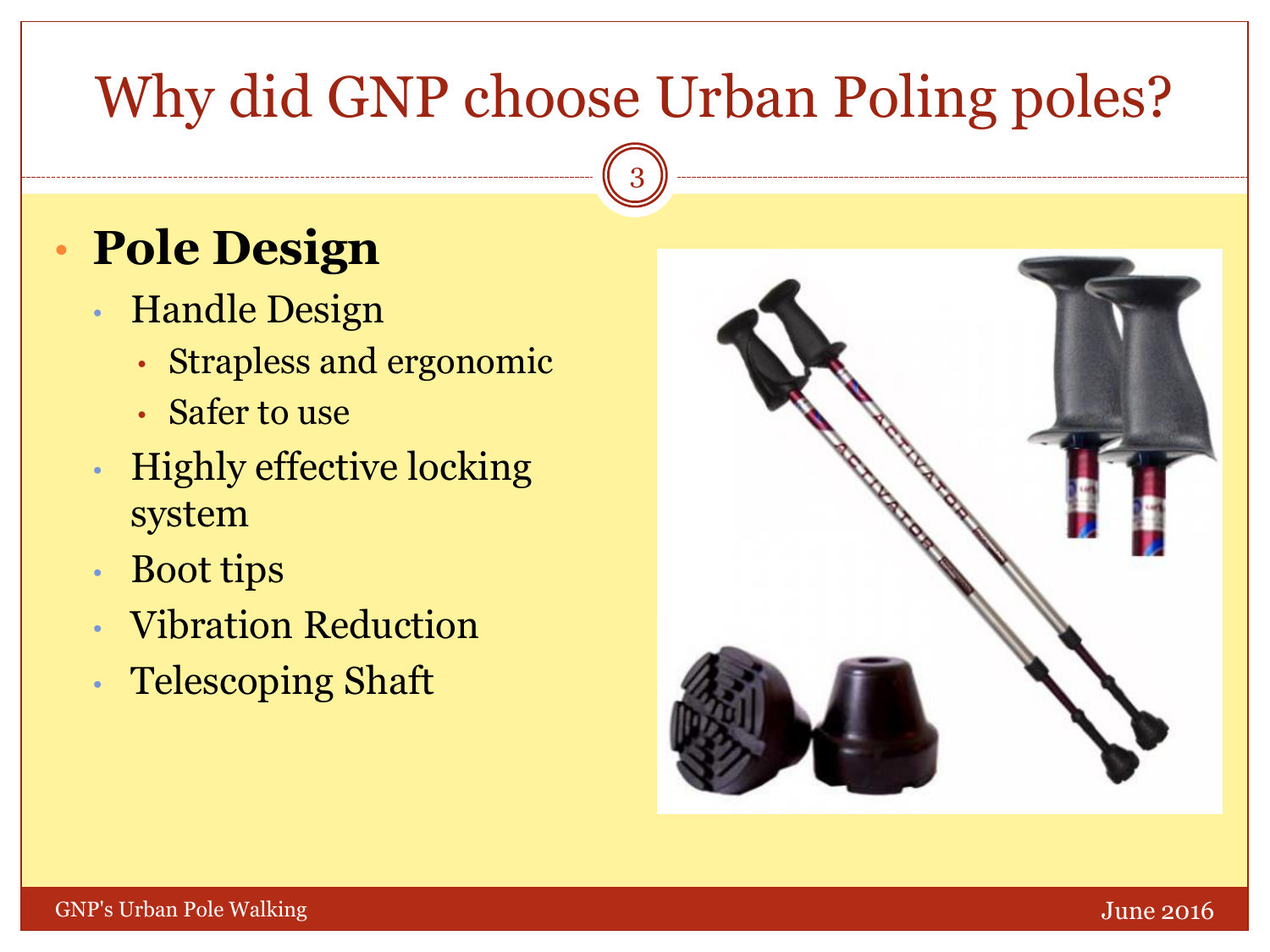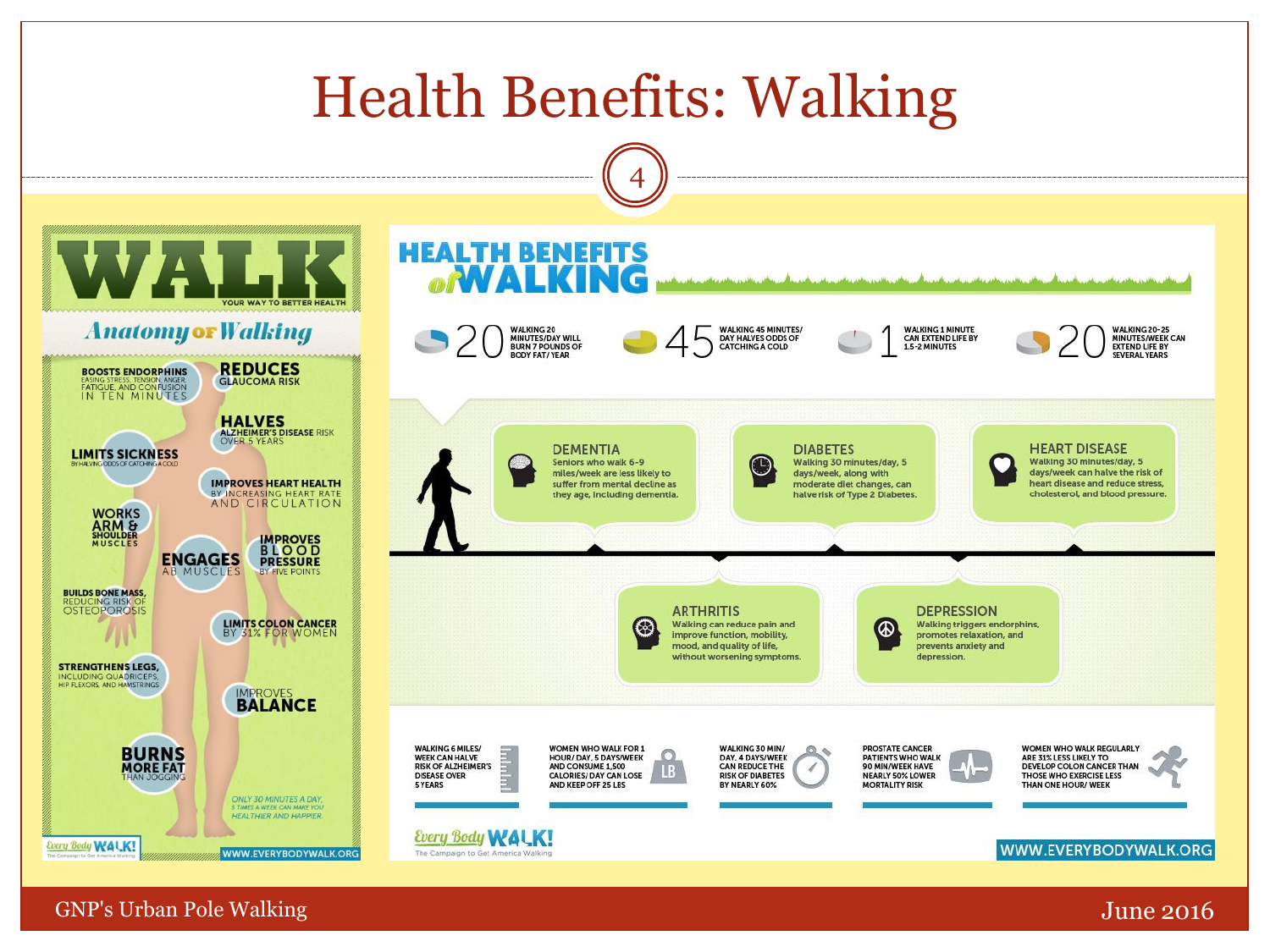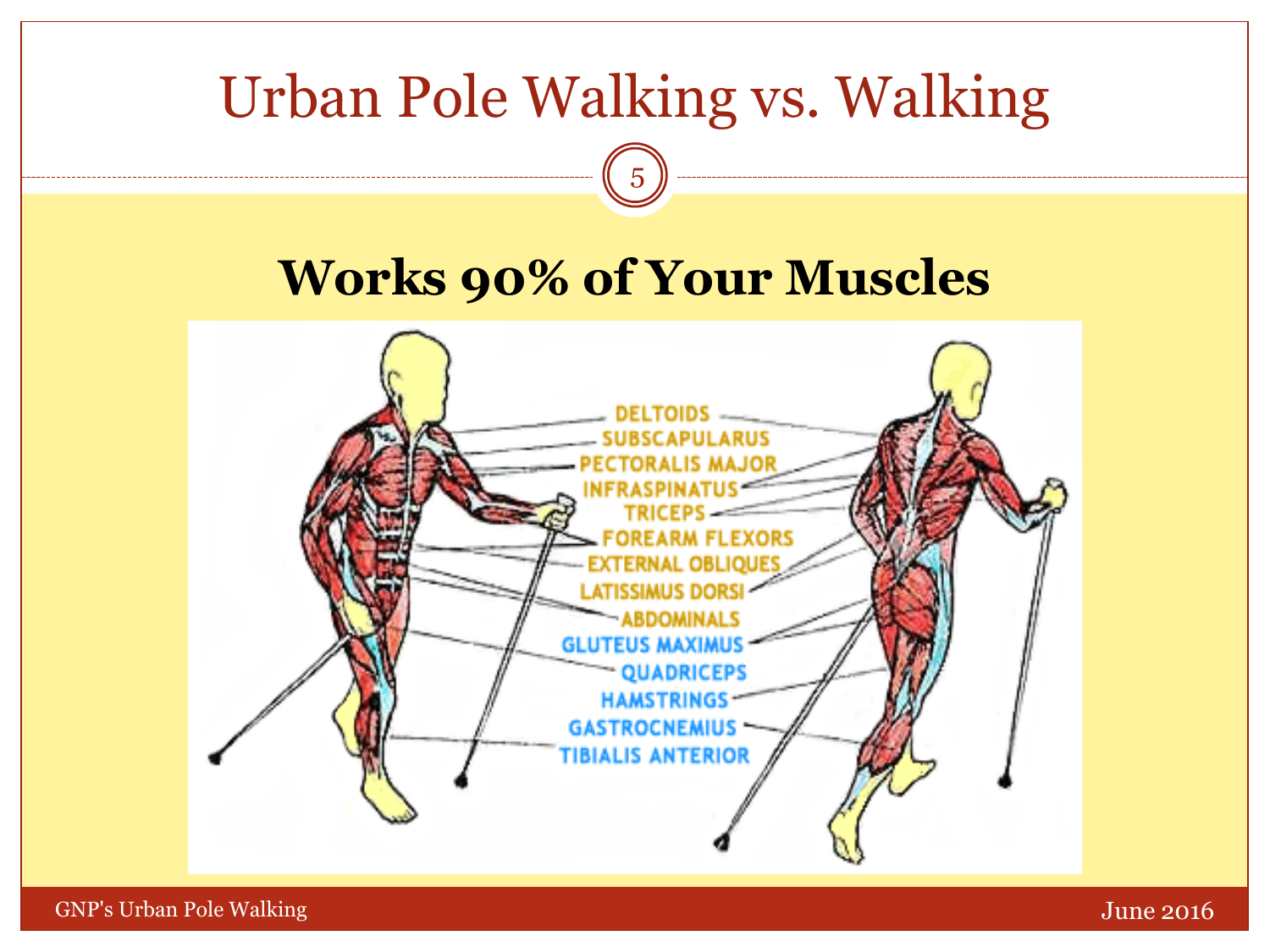# Health Benefits: Urban Pole Walking

6

## • **Physical Fitness**

- Caloric expenditure increases, on average, 20%.
- Significant increase in oxygen consumption
- Nordic walking reduces impact on the knees, ankles and hips by 20%

## • **Pain & Range of Motion (ROM)**

- Reduction of neck and back pain
- Increase in cervical spine ROM

## • **Rehabilitation**

- Significant improvements for patients following breast cancer and heart surgery; as well as improved physical function of fibromyalgia patients.
- Improvement of stability, mobility, and posture for older adults.
- **Check with family physician before commencing new health regime if you have pre-existing health conditions or limited mobility.**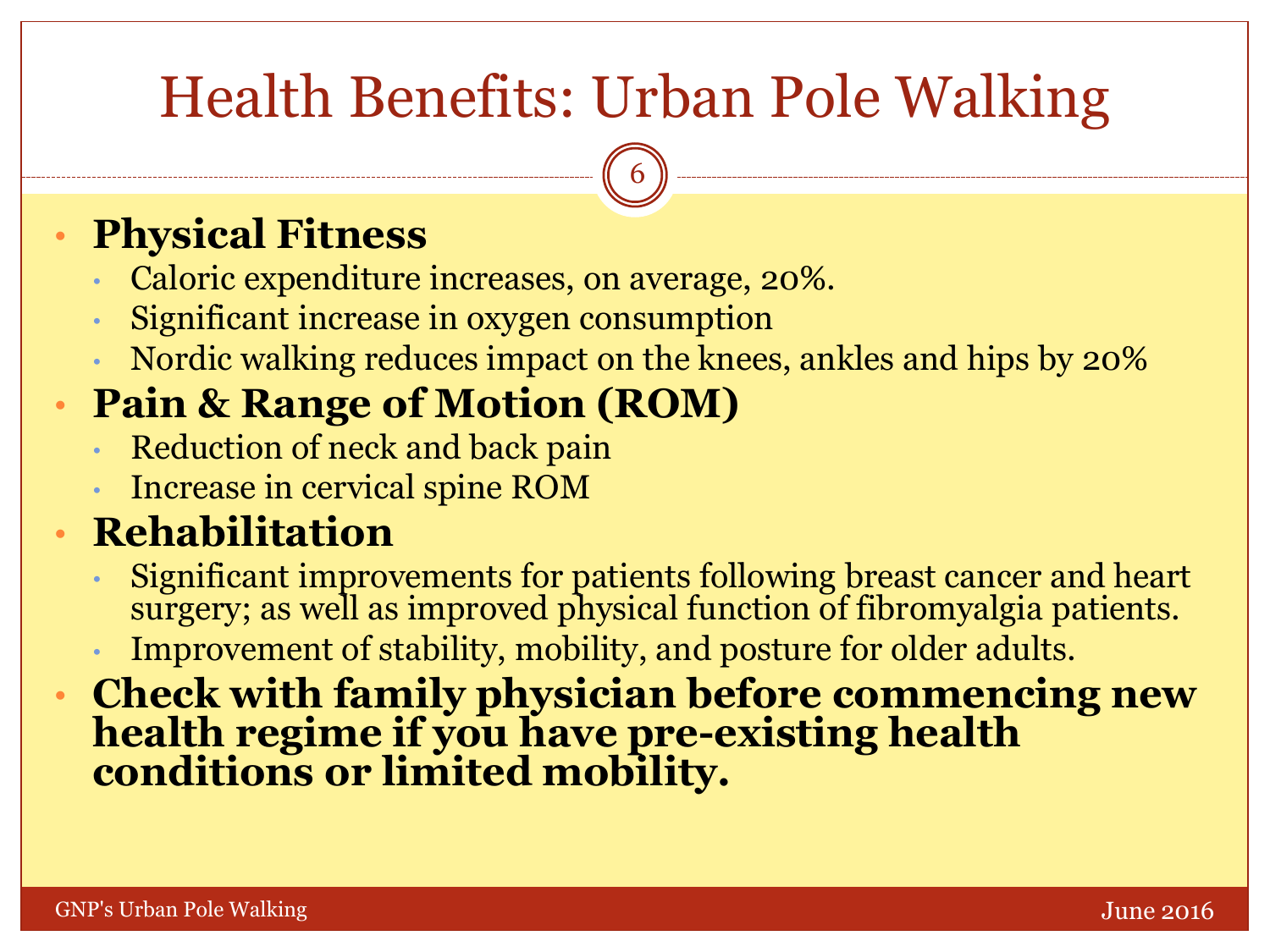# Types of Poles

7



**Urban Poling Series 300** Fitness; Boot-shaped tip





**Activator** Balance & Rehab; Bell-shaped tip

**Urban Poling Adventure Edition**

Fitness & Travel; All-Season; Boot-shaped tip

GNP's Urban Pole Walking The Contract of the Contract of the Contract of the Contract of the Contract of the Contract of the Contract of the Contract of the Contract of the Contract of the Contract of the Contract of the C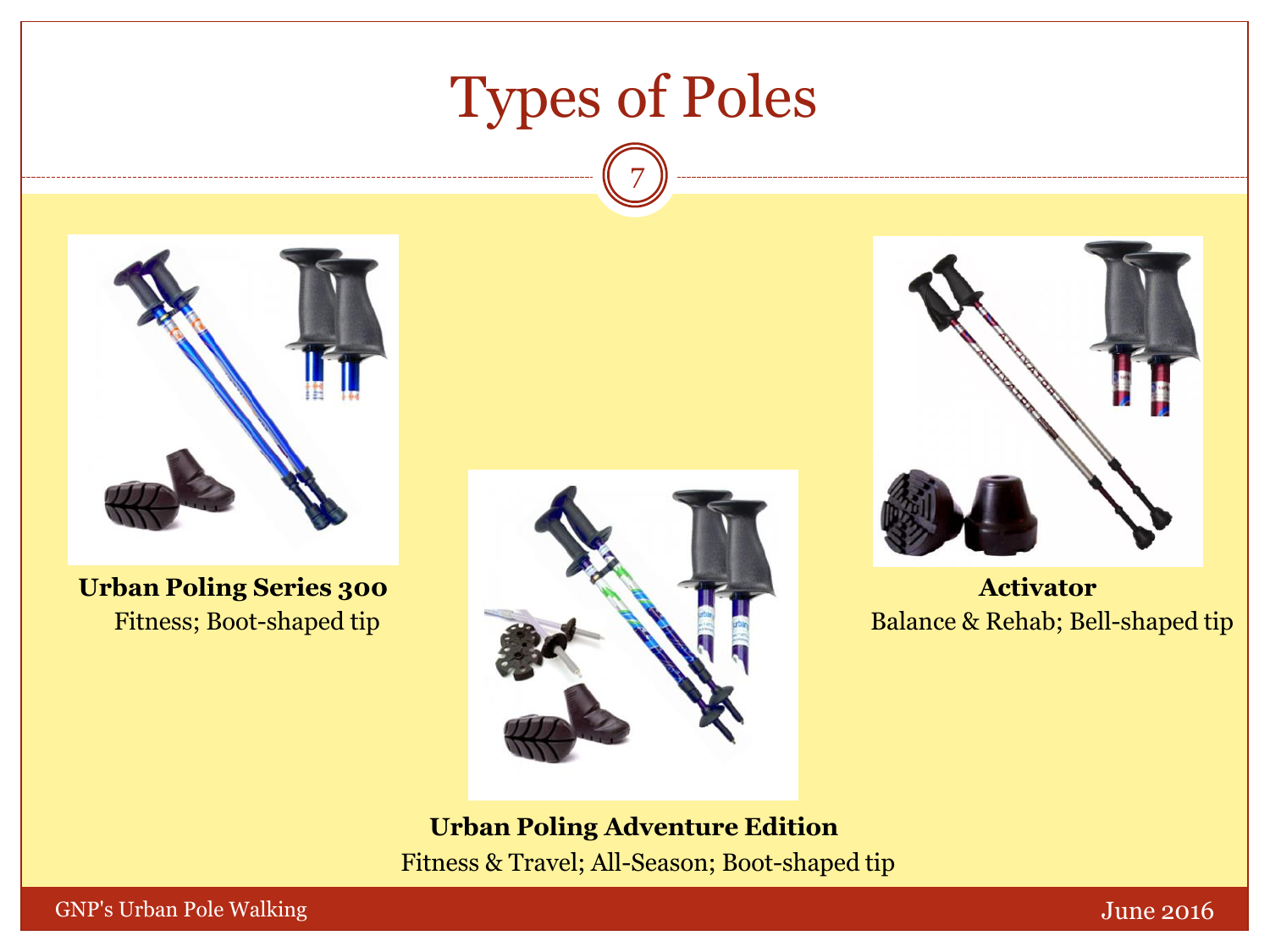# Pole Adjustments

8

## **Length**

- Acclimatize to temperature (if applicable).
- Unlock bottom section (lock/unlock arrows).
	- New poles may be difficult to unlock  $\rightarrow$  flip upside down, grasp firmly between feet, and turn section sharply in 'unlock' direction with two hands.
- Position pole horizontally and pull bottom of pole.
- DO NOT TOUCH ferrule.
- Lengthen poles:
	- **Beginner**: 2 INCHES BELOW YOUR HEIGHT LEVEL
	- **Advanced**: HEIGHT LEVEL
	- **Activator Poles**: Set height with elbow at 90◦
- Lock bottom section (lock/unlock arrows).

### **Boots**

Position boot tips backwards (boots are walking in opposite direction).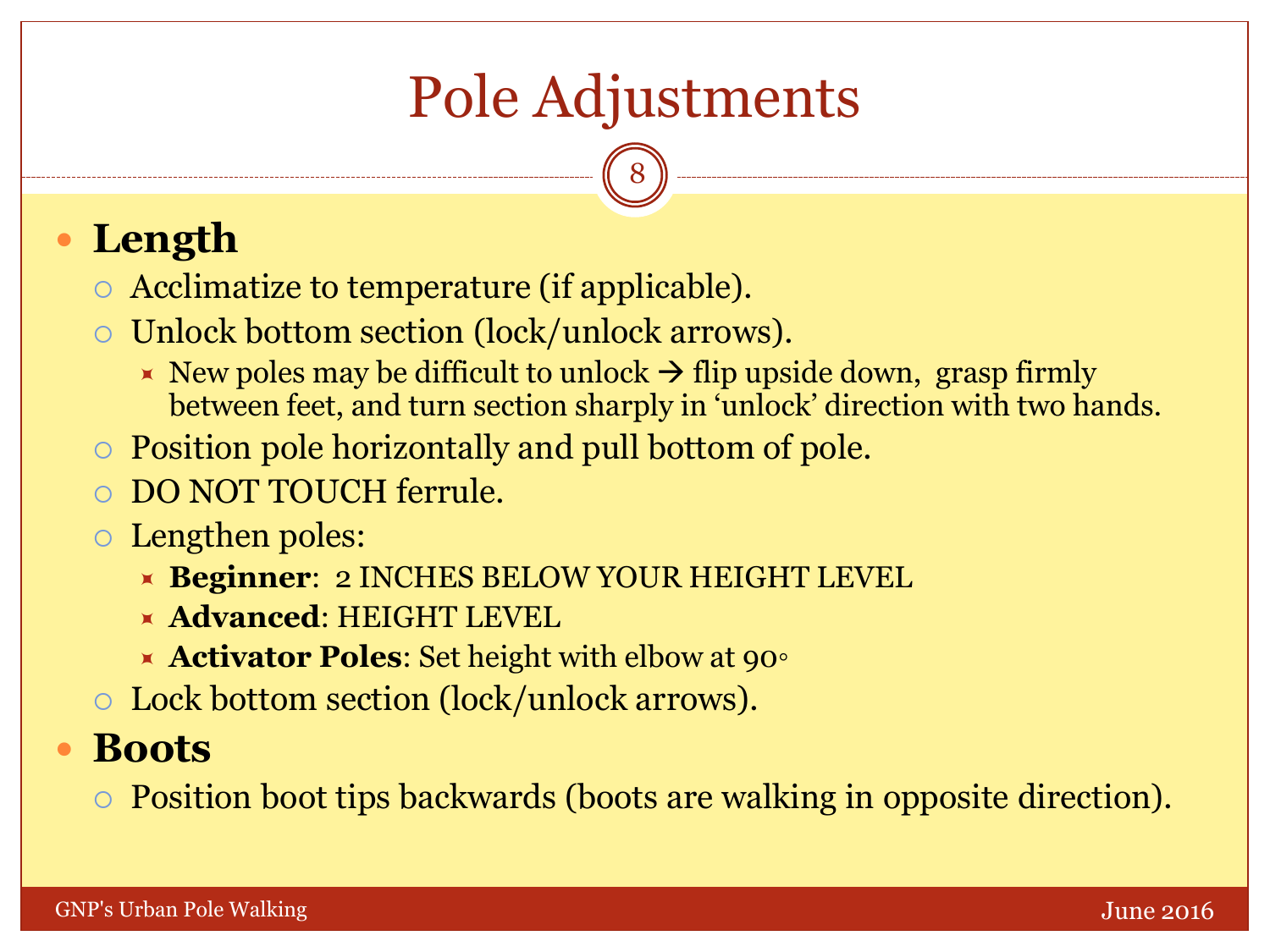# Pole Adjustments & Price Lists

9

 For instructional video on making pole adjustments, please visit:

- o [http://urbanpoling.com/education/training/urban-poling](http://urbanpoling.com/education/training/urban-poling-training/)training/
- For current price lists, please visit:
	- GNP Pricing
		- $\times$  Urban Poling Series 300  $\rightarrow$  \$100
		- $\times$  Urban Poling Activator  $\rightarrow$  \$100
		- Replacement Tips & Bell-Shaped Tips  $\rightarrow$  \$18
		- **Example 1** For any of the other poles, please contact the GNP Office or visit the Urban Poling website.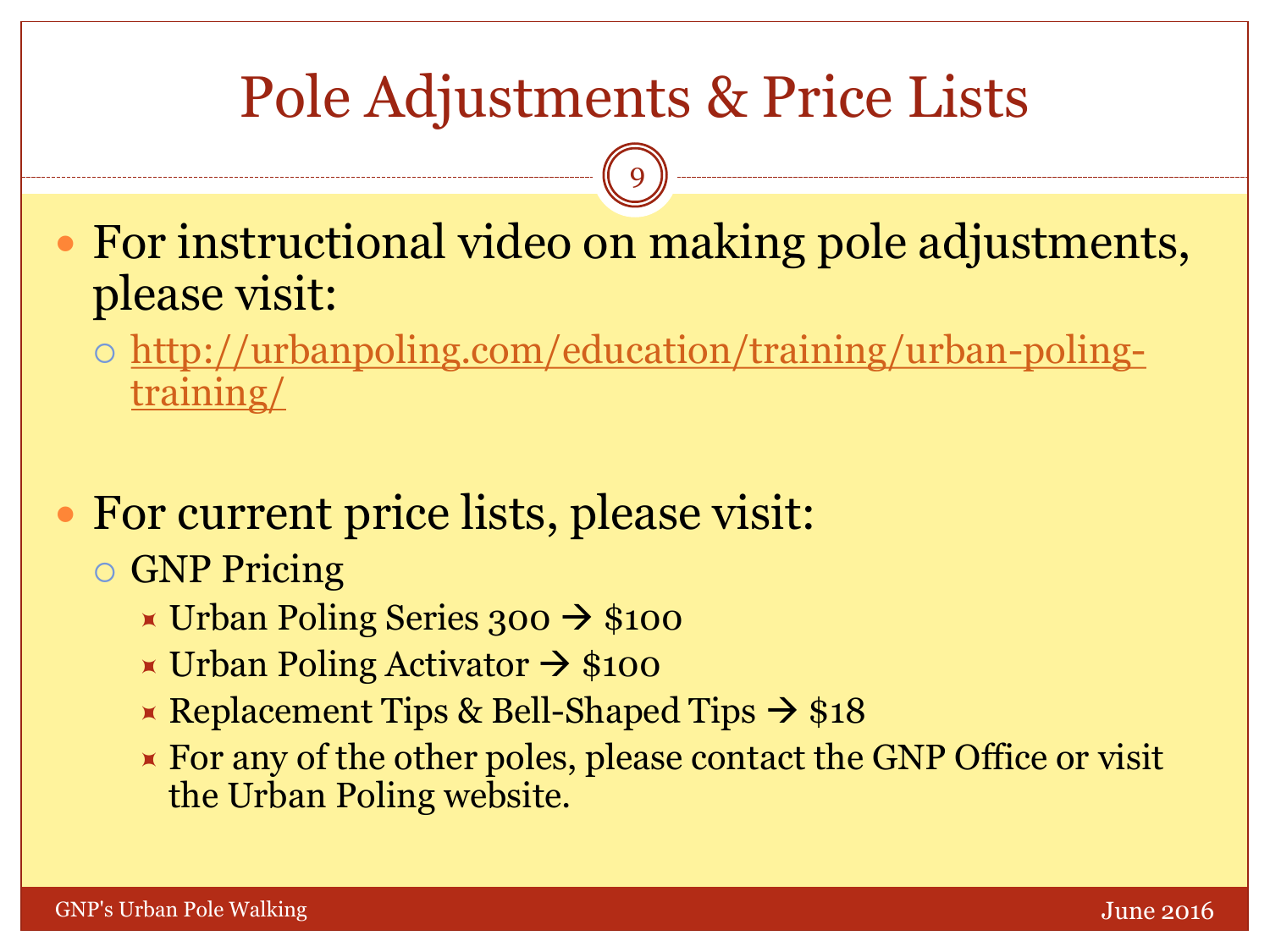# Acknowledgements

10

## • **Grant Funding**

• New Horizons for Seniors Grant



## • **Greenwood Neighbourhood Place**

• For more information about upcoming walking groups, contact us by e-mail ([info@mygnp.org\)](mailto:info@mygnp.org), telephone (4036381011), or in person (Mon-Thu, 8:30am-4pm).



• [www.mygnp.org](http://www.mygnp.org/)

## • **Urban Poling**

• Visit [www.urbanpoling.com](http://www.urbanpoling.com/) for more training and product information.

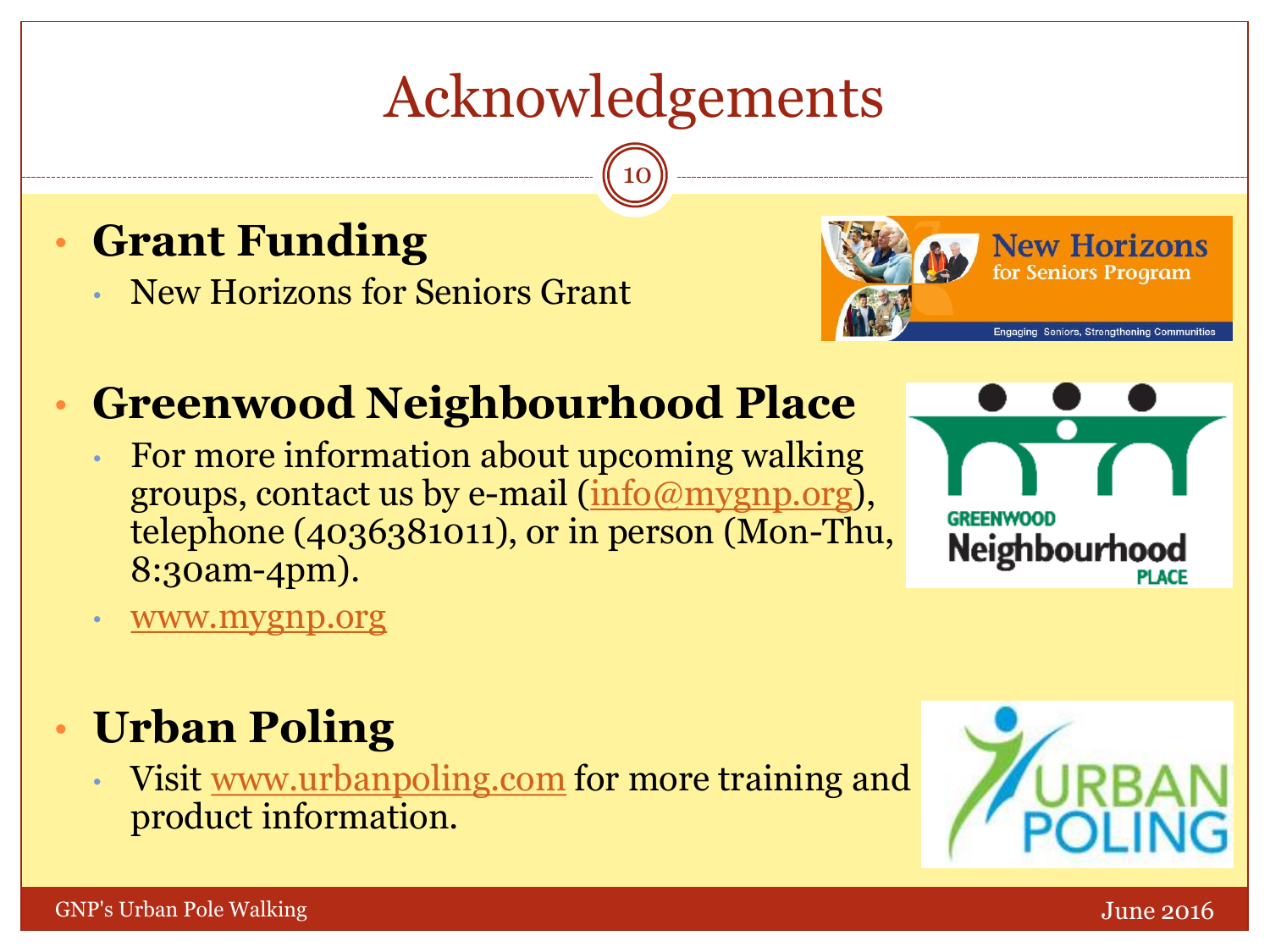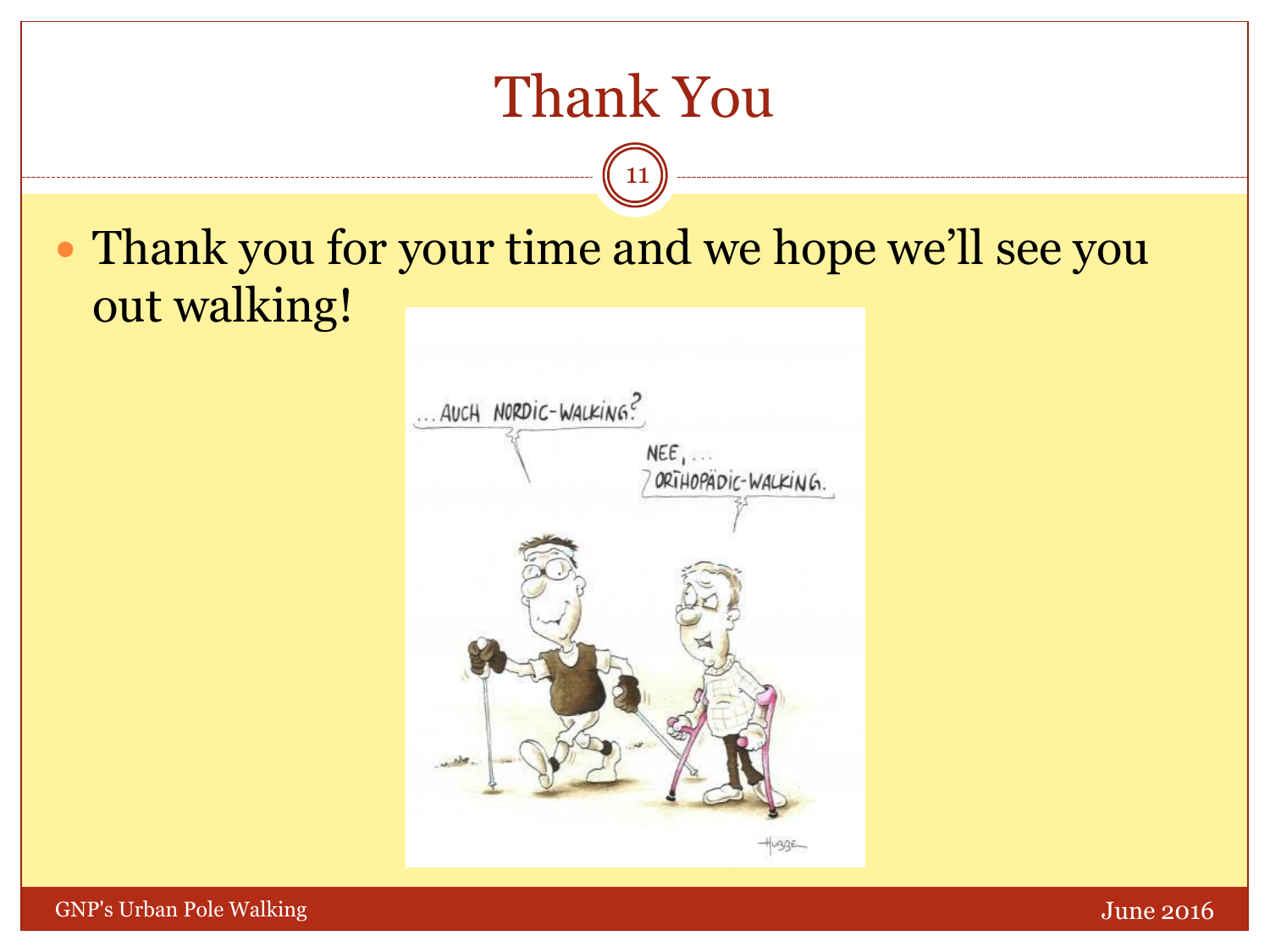# Appendix A: Trainer Handout

12

- Training Format (Session I/II/III)
	- o Practical Training
		- $\times$  Day 1:
			- **Ensure GNP and PAR-Q waivers are completed.**
			- Present PowerPoint presentation
			- Practice on basketball court
		- **Day 2:**
			- Review & practice on basketball court
			- Demo uphill and downhill with poles on Snake Hill
		- **Day 3:**
			- **Review & practice on basketball court**
			- Plan outing through town
			- Complete feedback form at GNP
		- *1.5 hours are allocated for each training session but trainers may feel this will not be required.*

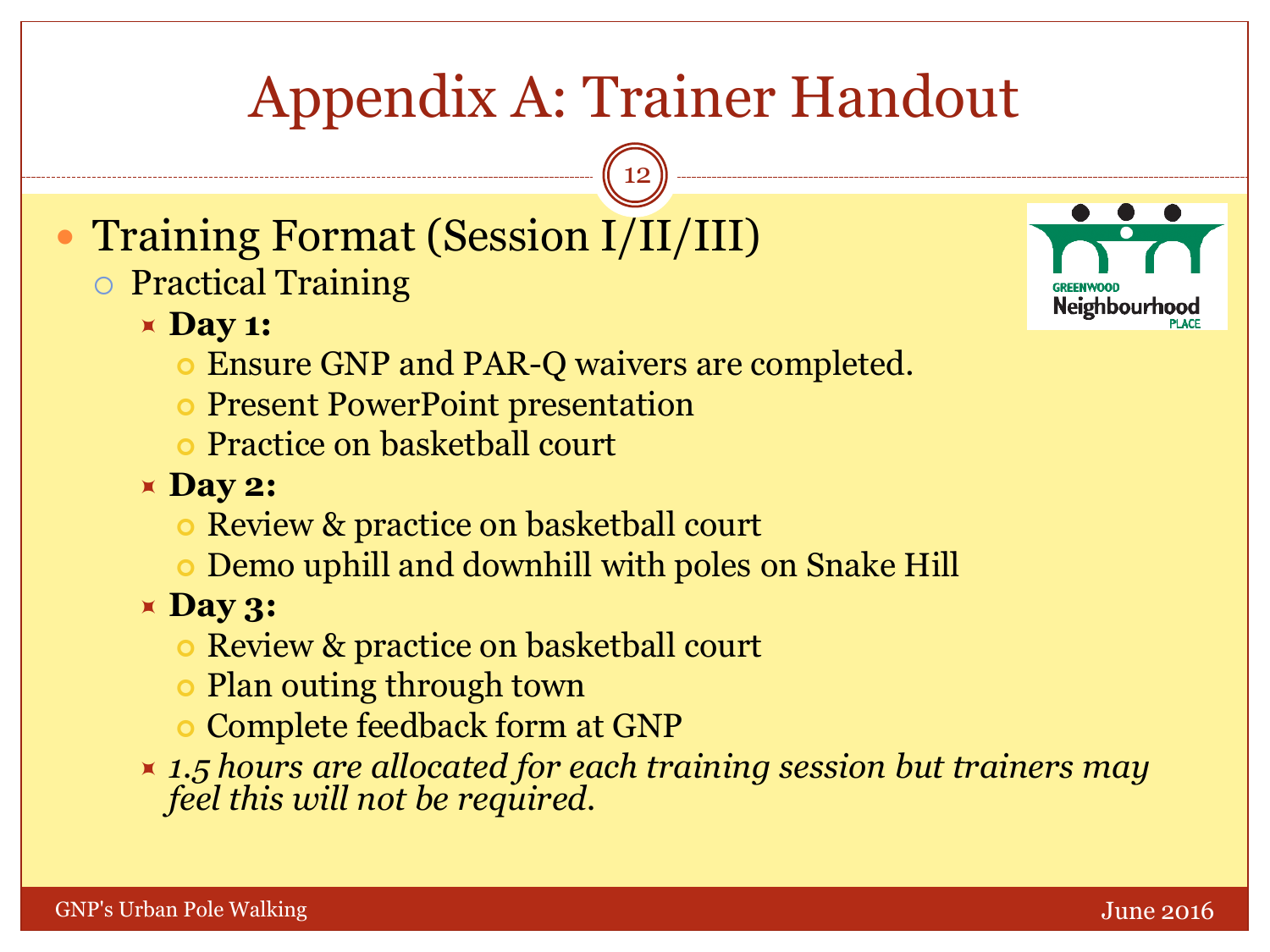# Appendix A: Trainer Handout

13

## **Pre-Class**

- **1. Grip 'Easy'** : do not grip the handle tightly; wrap fingers all the way around handle.
- **2. Arms Straight**: let them swing at sides like pendulums.
- **3. Ribcage Up**: lift the ribcage up and away from lower body to engage abdominal & core muscles. Relax shoulders.
- **4. Boot Tips Behind You**: keep tips behind you; you shouldn't be able to see them.

**G (Grip), A (Arms), R (Ribcage), B (Boot tips)**

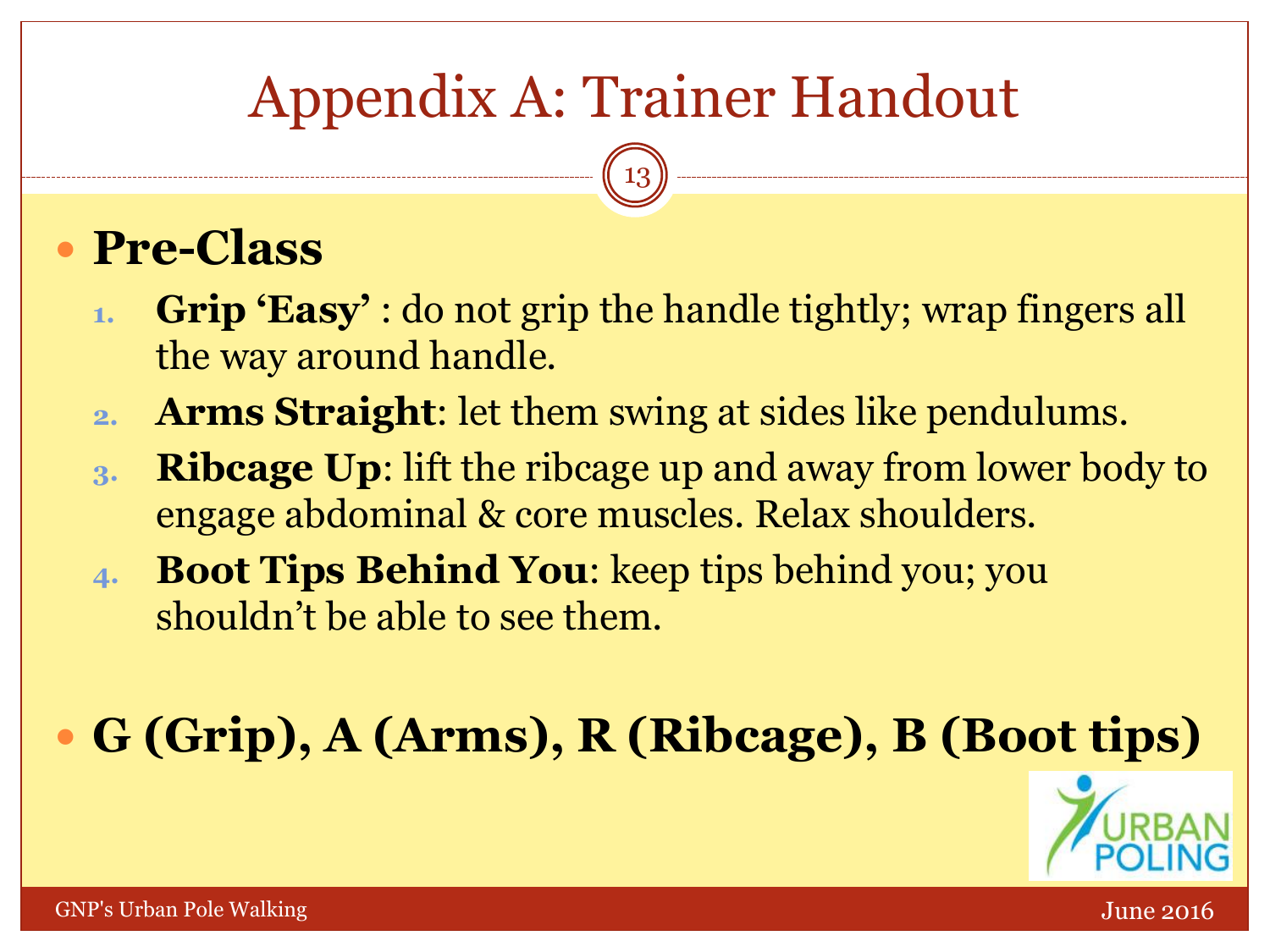# Appendix A: Trainer Handout

14

#### **Step 1: Notice how you walk naturally**

 Walk forward without your poles (or while holding your poles in the mid-section) and swing your arms as you would normally when walking. Notice that your arm naturally moves forward at the same time as the opposite leg.

#### **Step 2: Drag your poles**

 Take hold of your poles, making sure that the pole handle with the letter "R" is in your right hand and the pole hand with the letter "L" is in your left hand. Grip the pole handles loosely, with your arms hanging completely relaxed by your side. With your arms at your side and dragging the poles behind you, simply begin to walk. Feel your arms naturally swing slightly in front and then behind your body with each stride.

#### **Step 3: Swing your arm into the handshake position**

 As you continue walking and dragging your poles, start swinging your arms further forward until they are at the same level as if you were offering a high handshake. If you are finding this difficult, shorten the length of your poles. At this point, you should feel the tips of the poles catching the ground behind you with each step. Rhythm is important; count it out!

#### **Step 4: Press down and push off**

 As you plant your poles, apply downward pressure on the base of the handle and feel your body being propelled forward by the poles. Finally, as your arm swings forward to the high handshake position, lift slightly so your poles can clear the ground.

#### **Conclude with Stretch Exercises**

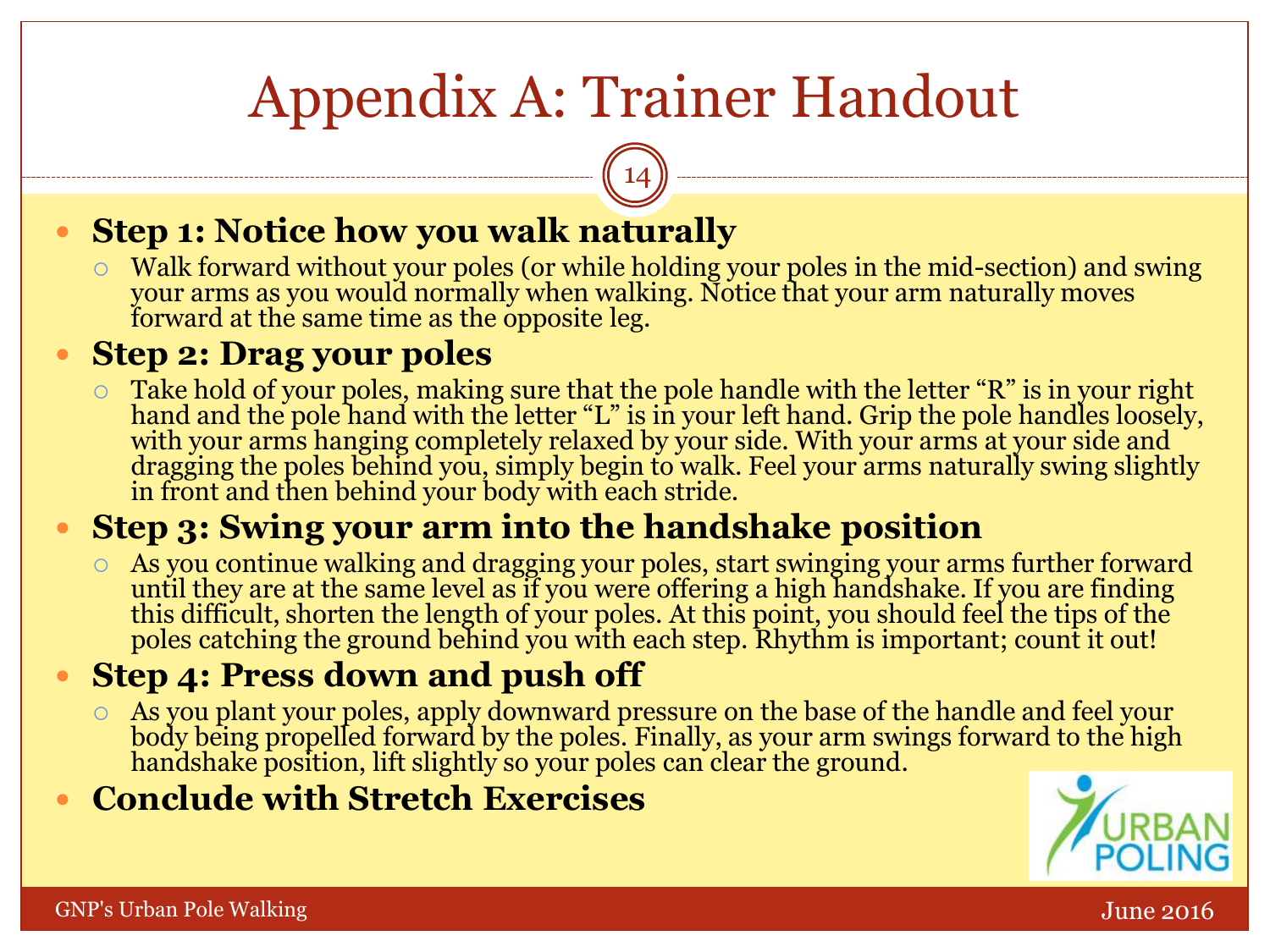# Appendix B: Participant Handout

15

## • Proper Poling Technique

- **1. Plant**: as you swing your arm forward, plant the pole at a 45◦; keep your arm straight.
	- **G (Grip), A (Arms), R (Ribcage), B (Boot tips)**
- **2. Push**: apply some pressure to the base of the handle with the outside edge of your hand.
- **3. Propel**: from the pushing phase you are ready to propel yourself forward. Push down and step forward; feel yourself being propelled by your upper body.
- Start slowly at first and pay attention to technique. Practice makes perfect and patience is a virtue.